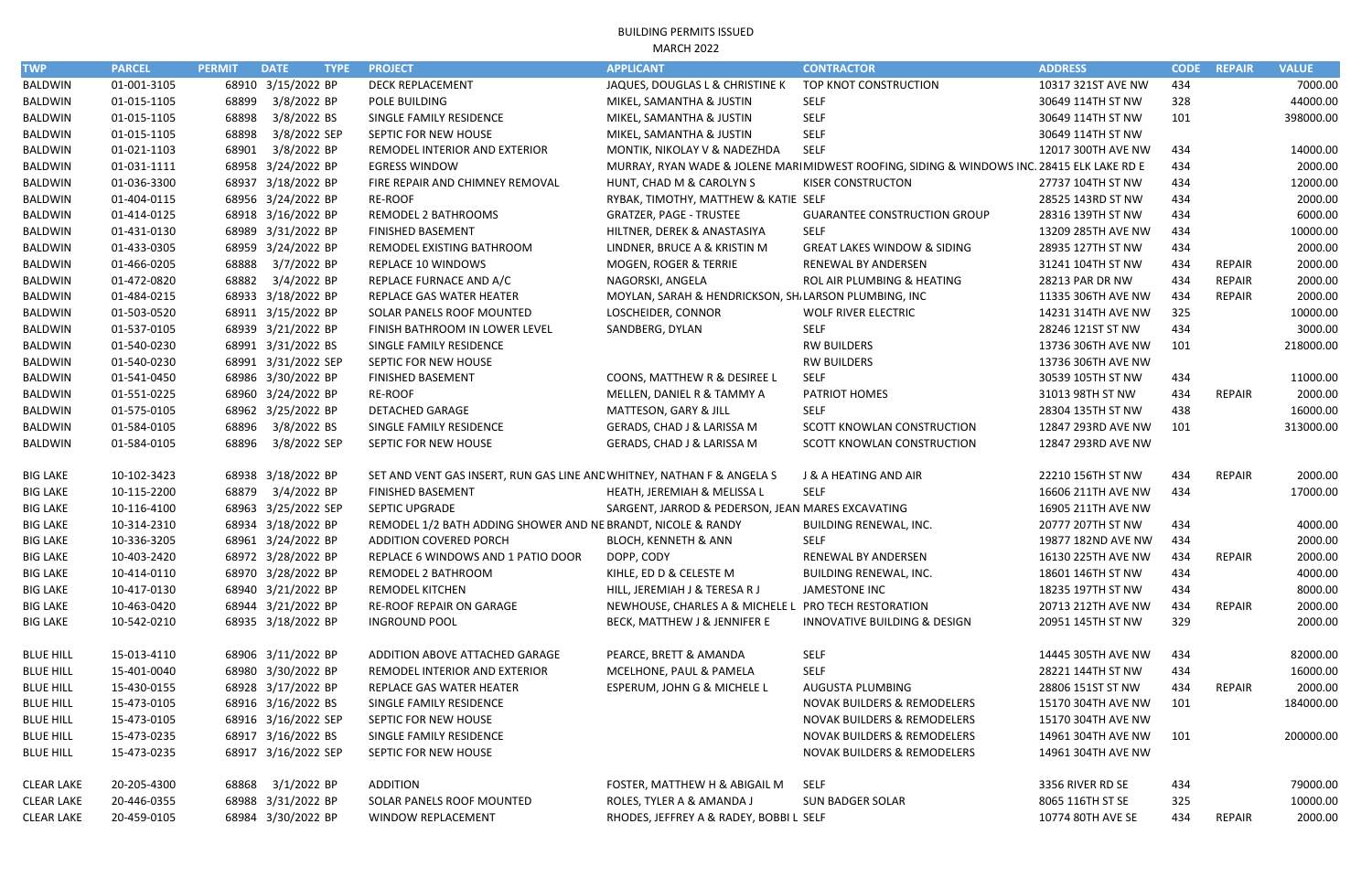BUILDING PERMITS ISSUED

|    | 10774 80TH AVE SE     | 434 | <b>REPAIR</b> | 2000.00   |
|----|-----------------------|-----|---------------|-----------|
|    | 2884 12TH ST SE       |     |               |           |
|    | 2422 12TH ST SE       | 434 | <b>REPAIR</b> | 2000.00   |
|    | 5823 47TH ST SE       | 434 | <b>REPAIR</b> | 2000.00   |
|    | 4991 52ND ST SE       | 434 | <b>REPAIR</b> | 2000.00   |
|    | 1650 49TH ST SE       | 434 |               | 36000.00  |
|    | 6493 36TH AVE SE      | 434 | <b>REPAIR</b> | 2000.00   |
|    | 9665 277TH AVE NW     |     |               |           |
|    |                       | 434 | <b>REPAIR</b> | 2000.00   |
|    | 12685 273RD AVE NW    | 328 |               | 38000.00  |
|    | 11361 269TH AVE NW    | 434 | <b>REPAIR</b> | 2000.00   |
|    | 10705 265TH AVE NW    | 434 | <b>REPAIR</b> | 2000.00   |
|    | 26075 112TH ST NW     | 434 |               | 2000.00   |
|    | ME 12187 253RD AVE NW | 434 | <b>REPAIR</b> | 2000.00   |
|    | 9875 245TH AVE NW     | 434 | <b>REPAIR</b> | 2000.00   |
|    | 25584 98TH ST NW      | 434 | <b>REPAIR</b> | 2000.00   |
|    | 25875 100 1/2 ST NW   | 434 | <b>REPAIR</b> | 2000.00   |
|    | NIN 25490 102ND ST NW | 434 | <b>REPAIR</b> | 2000.00   |
|    | 12790 276TH AVE NW    | 434 | <b>REPAIR</b> | 2000.00   |
|    | 27215 140TH ST NW     | 434 | <b>REPAIR</b> | 2000.00   |
|    | 24866 117TH ST NW     | 328 |               | 13000.00  |
|    | 27450 109TH ST NW     | 434 | <b>REPAIR</b> | 2000.00   |
|    | 27482 109TH ST NW     | 434 |               | 14000.00  |
|    | 9662 257TH AVE NW     | 101 |               | 184000.00 |
|    | 9662 257TH AVE NW     |     |               |           |
| )N | 11067 266TH AVE NW    | 434 | <b>REPAIR</b> | 2000.00   |
| λN | 11067 266TH AVE NW    | 434 | <b>REPAIR</b> | 2000.00   |
|    | 27042 117TH ST NW     | 434 | <b>REPAIR</b> | 2000.00   |
|    | 27028 112TH ST NW     | 101 |               | 221000.00 |
|    | 27028 112TH ST NW     |     |               |           |
|    | 25660 184TH ST NW     | 434 | <b>REPAIR</b> | 2000.00   |
|    | 25176 164TH ST NW     |     |               |           |
|    | 23062 190TH ST NW     | 434 | <b>REPAIR</b> | 2000.00   |
|    | 16148 233RD AVE NW    | 434 |               | 9000.00   |
|    | 22952 185TH ST NW     | 434 |               | 3000.00   |
|    | 17085 262ND AVE NW    | 434 |               | 2000.00   |
|    | 17010 262ND AVE NW    | 328 |               | 18000.00  |
|    | 18484 244TH AVE NW    | 328 |               | 12000.00  |
|    | 23931 186TH ST NW     | 434 |               | 8000.00   |
|    | 23967 186TH ST NW     | 101 |               | 250000.00 |
|    | 23967 186TH ST NW     |     |               |           |
|    | 23993 186TH ST NW     | 101 |               | 268000.00 |
|    | 23993 186TH ST NW     |     |               |           |
|    | 23970 186TH ST NW     | 101 |               | 212000.00 |
|    | 23970 186TH ST NW     |     |               |           |
|    |                       |     |               |           |

|                   |             |                       |                                                            | <b>MARCH 2022</b>                                    |                                                           |                     |     |               |           |
|-------------------|-------------|-----------------------|------------------------------------------------------------|------------------------------------------------------|-----------------------------------------------------------|---------------------|-----|---------------|-----------|
| <b>CLEAR LAKE</b> | 20-459-0105 | 68983 3/30/2022 BP    | <b>RE-ROOF</b>                                             | RHODES, JEFFREY A & RADEY, BOBBI L SELF              |                                                           | 10774 80TH AVE SE   | 434 | REPAIR        | 2000.00   |
| <b>HAVEN</b>      | 25-005-2101 | 68951 3/23/2022 SEP   | <b>SEPTIC UPGRADE</b>                                      | SCHULTZ, NICHOLAS L & ALEXIS A                       | <b>MJS DIRTWORKS</b>                                      | 2884 12TH ST SE     |     |               |           |
| <b>HAVEN</b>      | 25-006-1400 | 68872 3/3/2022 BP     | <b>RE-ROOF</b>                                             | LUDWIG, MICHAEL P & LAURA A                          | SELF                                                      | 2422 12TH ST SE     | 434 | REPAIR        | 2000.00   |
| <b>HAVEN</b>      | 25-026-2001 | 68965 3/25/2022 BP    | <b>REPLACE FURNACE</b>                                     | BENSEN, JAN J REVOCABLE TRUST                        | ROL AIR PLUMBING & HEATING                                | 5823 47TH ST SE     | 434 | REPAIR        | 2000.00   |
| <b>HAVEN</b>      | 25-027-2400 | 68900<br>3/8/2022 BP  | REPLACE BOILER SYSTEM                                      | KLEIN, DENNIS D & CHRISTINE                          | AUGUSTA PLUMBING                                          | 4991 52ND ST SE     | 434 | REPAIR        | 2000.00   |
| <b>HAVEN</b>      | 25-416-0220 | 68878 3/4/2022 BP     | ADDITION                                                   | KIFFMEYER, LAWRENCE I & TAMARAH SELF                 |                                                           | 1650 49TH ST SE     | 434 |               | 36000.00  |
| <b>HAVEN</b>      | 25-417-0170 | 68946 3/21/2022 BP    | RE-SIDE HOUSE AND GARAGE                                   | STROBEL, PETER M & SHARON J                          | <b>BD EXTERIORS, INC.</b>                                 | 6493 36TH AVE SE    | 434 | REPAIR        | 2000.00   |
| <b>LIVONIA</b>    | 30-001-1101 | 68945 3/21/2022 BP    | RE-ROOF                                                    | BISTRAM, GUY & BECKY - TRUSTEES                      | <b>RESTORELINE INC.</b>                                   | 9665 277TH AVE NW   | 434 | REPAIR        | 2000.00   |
| LIVONIA           | 30-004-3201 | 68966 3/25/2022 BP    | POLE BUILDING                                              | WHITE, RICHARD L & HAUS, S                           | <b>RAM BUILDINGS INC</b>                                  | 12685 273RD AVE NW  | 328 |               | 38000.00  |
| <b>LIVONIA</b>    | 30-010-1106 | 68973 3/28/2022 BP    | <b>REPLACE 7 WINDOWS</b>                                   | AHNER, ROGER F                                       | RENEWAL BY ANDERSEN                                       | 11361 269TH AVE NW  | 434 | REPAIR        | 2000.00   |
| LIVONIA           | 30-011-4206 | 68904 3/9/2022 BP     | RE-ROOF                                                    | DEGREEFF, THOMAS & ROSE - TRUSTEITHE CHUBA COMPANY   |                                                           | 10705 265TH AVE NW  | 434 | REPAIR        | 2000.00   |
| LIVONIA           | 30-014-2200 | 68985 3/30/2022 BP    | <b>GAS FIREPLACE</b>                                       | BOCHE, MATTHEW & LAURA                               | <b>SELF</b>                                               | 26075 112TH ST NW   | 434 |               | 2000.00   |
| LIVONIA           | 30-022-2204 | 68954 3/23/2022 BP    | REPLACE FURNACE AND A/C                                    | ZIMMVET                                              | AQUARIUS HOME SERVICES AQUARIUS HOME 12187 253RD AVE NW   |                     | 434 | REPAIR        | 2000.00   |
| LIVONIA           | 30-025-1204 | 68885 3/7/2022 BP     | <b>REPLACE 4 WINDOWS</b>                                   | ZIRNHELT, THOMAS & VICKI                             | RENEWAL BY ANDERSEN                                       | 9875 245TH AVE NW   | 434 | <b>REPAIR</b> | 2000.00   |
| <b>LIVONIA</b>    | 30-402-0112 | 3/4/2022 BP<br>68881  | <b>REPLACE FURNACE</b>                                     | LANGSJOEN, ERIK & RACHEL                             | ROL AIR PLUMBING & HEATING                                | 25584 98TH ST NW    | 434 | <b>REPAIR</b> | 2000.00   |
| LIVONIA           | 30-403-0556 | 68932 3/18/2022 BP    | <b>RE-ROOF WITH STEEL</b>                                  | EMERY, JASON L & BEVERLY J                           | <b>SELF</b>                                               | 25875 100 1/2 ST NW | 434 | <b>REPAIR</b> | 2000.00   |
| LIVONIA           | 30-404-0210 | 68907 3/14/2022 BP    | INSTALL FURNACE AND A/C                                    | STRAND, MANDY MARIE                                  | B&D PLUMBING, HEATING & AIR CONDITIONIN 25490 102ND ST NW |                     | 434 | <b>REPAIR</b> | 2000.00   |
| LIVONIA           | 30-424-0205 | 68955 3/24/2022 BP    | WOOD BURNING FIREPLACE                                     | STUEVE, KIMBERLY & HILTNER, PETER HANSON HOMES LLC   |                                                           | 12790 276TH AVE NW  | 434 | <b>REPAIR</b> | 2000.00   |
| LIVONIA           | 30-430-0206 | 68890 3/7/2022 BP     | REPLACE 1 WINDOW & 1 PATIO DOOR                            | MALINKA, EDWARD C & KAY L                            | RENEWAL BY ANDERSEN                                       | 27215 140TH ST NW   | 434 | <b>REPAIR</b> | 2000.00   |
| LIVONIA           | 30-467-0555 | 68950 3/23/2022 BP    | POLE BUILDING                                              | PRANTNER, MICHAEL R & MAGGIE L                       | LATCHAM-LIND                                              | 24866 117TH ST NW   | 328 |               | 13000.00  |
| LIVONIA           | 30-481-0145 | 68971 3/28/2022 BP    | <b>REPLACE 10 WINDOWS</b>                                  | MANLEY, THOMAS S & BRANDY M                          | RENEWAL BY ANDERSEN                                       | 27450 109TH ST NW   | 434 | REPAIR        | 2000.00   |
| LIVONIA           | 30-481-0150 | 68978 3/29/2022 BP    | <b>FINISHED BASEMENT</b>                                   | KESKEY, DONALD J & JODIE M                           | <b>SELF</b>                                               | 27482 109TH ST NW   | 434 |               | 14000.00  |
| LIVONIA           | 30-500-0135 | 68967 3/28/2022 BS    | SINGLE FAMILY RESIDENCE                                    |                                                      | BETZLER BUILDERS INC.                                     | 9662 257TH AVE NW   | 101 |               | 184000.00 |
| LIVONIA           | 30-500-0135 | 68967 3/28/2022 SEP   | SEPTIC FOR NEW HOUSE                                       |                                                      | BETZLER BUILDERS INC.                                     | 9662 257TH AVE NW   |     |               |           |
| <b>LIVONIA</b>    | 30-519-0320 | 68909 3/14/2022 BP    | <b>RE-SIDE</b>                                             | MARTIN, SHANE D & SARAH M                            | PROPERTY MAINTENANCE & CONSTRUCTION 11067 266TH AVE NW    |                     | 434 | REPAIR        | 2000.00   |
| LIVONIA           | 30-519-0320 | 68908 3/14/2022 BP    | <b>RE-ROOF</b>                                             | MARTIN, SHANE D & SARAH M                            | PROPERTY MAINTENANCE & CONSTRUCTION 11067 266TH AVE NW    |                     | 434 | REPAIR        | 2000.00   |
| LIVONIA           | 30-520-0645 | 68886 3/7/2022 BP     | REPLACE 12 WINDOWS                                         | CAMPBELL, KATHLEEN & SCOT-TRUSTE RENEWAL BY ANDERSEN |                                                           | 27042 117TH ST NW   | 434 | <b>REPAIR</b> | 2000.00   |
| <b>LIVONIA</b>    | 30-566-0235 | 68969 3/28/2022 BS    | SINGLE FAMILY RESIDENCE                                    | BEEBE, TED & JILL                                    | <b>DRAKE CONSTRUCTION</b>                                 | 27028 112TH ST NW   | 101 |               | 221000.00 |
| LIVONIA           | 30-566-0235 | 68969 3/28/2022 SEP   | SEPTIC FOR NEW HOUSE                                       | BEEBE, TED & JILL                                    | <b>DRAKE CONSTRUCTION</b>                                 | 27028 112TH ST NW   |     |               |           |
| <b>ORROCK</b>     | 35-018-4100 | 68887 3/7/2022 BP     | <b>REPLACE 32 WINDOWS</b>                                  | DICK, GISELE J & STANLEY P                           | RENEWAL BY ANDERSEN                                       | 25660 184TH ST NW   | 434 | <b>REPAIR</b> | 2000.00   |
| <b>ORROCK</b>     | 35-022-1205 | 68921 3/17/2022 SEP   | SEPTIC UPGRADE                                             | <b>CHRISTIANSON, CLINTON</b>                         | STEINBRECHER COMPANIES INC                                | 25176 164TH ST NW   |     |               |           |
| <b>ORROCK</b>     | 35-031-3350 | 68990 3/31/2022 BP    | <b>RE-SIDE</b>                                             | PEITSO, EDWARD & DEBORAH FMLY TI CRAFTSMAN'S CHOICE  |                                                           | 23062 190TH ST NW   | 434 | REPAIR        | 2000.00   |
| <b>ORROCK</b>     | 35-034-1103 | 68949 3/23/2022 BP    | DECK REPLACEMENT REAR AND REDECK FRON MONTANY FAMILY TRUST |                                                      | JK LANDSCAPE CONST LLC                                    | 16148 233RD AVE NW  | 434 |               | 9000.00   |
| <b>ORROCK</b>     | 35-430-0335 | 68948 3/23/2022 BP    | FINISH BEDROOM IN LOWER LEVEL                              | DETTLAFF, TIMOTHY & LINDA                            | <b>SELF</b>                                               | 22952 185TH ST NW   | 434 |               | 3000.00   |
| <b>ORROCK</b>     | 35-473-0110 | 68870 3/3/2022 BP     | REMODEL MASTER BATHROOM                                    | LARSON, TRACY L & KRIS L                             | <b>GREAT LAKES WINDOW &amp; SIDING</b>                    | 17085 262ND AVE NW  | 434 |               | 2000.00   |
| <b>ORROCK</b>     | 35-473-0130 | 68936 3/18/2022 BP    | POLE BUILDING                                              | MOSER, ADAM & DOBMEIER, JESSICA SELF                 |                                                           | 17010 262ND AVE NW  | 328 |               | 18000.00  |
| <b>ORROCK</b>     | 35-485-0480 | 68925 3/17/2022 BP    | POLE BUILDING                                              | ROYALTY, STEPHEN T & LISA M                          | <b>SELF</b>                                               | 18484 244TH AVE NW  | 328 |               | 12000.00  |
| <b>ORROCK</b>     | 35-491-0210 | 68892 3/7/2022 BP     | FINISHED BASEMENT                                          |                                                      | JP BROOKS INC                                             | 23931 186TH ST NW   | 434 |               | 8000.00   |
| <b>ORROCK</b>     | 35-491-0220 | 68927 3/17/2022 BS    | SINGLE FAMILY RESIDENCE                                    |                                                      | JP BROOKS INC                                             | 23967 186TH ST NW   | 101 |               | 250000.00 |
| <b>ORROCK</b>     | 35-491-0220 | 68927 3/17/2022 SEP   | HOOK UP TO COMMUNITY SEPTIC                                |                                                      | JP BROOKS INC                                             | 23967 186TH ST NW   |     |               |           |
| <b>ORROCK</b>     | 35-491-0235 | 3/8/2022 BS<br>68902  | SINGLE FAMILY RESIDENCE                                    |                                                      | JP BROOKS INC                                             | 23993 186TH ST NW   | 101 |               | 268000.00 |
| <b>ORROCK</b>     | 35-491-0235 | 3/8/2022 SEP<br>68902 | HOOK UP TO COMMUNITY SEPTIC                                |                                                      | JP BROOKS INC                                             | 23993 186TH ST NW   |     |               |           |
| <b>ORROCK</b>     | 35-491-0250 | 3/3/2022 BS<br>68873  | SINGLE FAMILY RESIDENCE                                    |                                                      | JP BROOKS INC                                             | 23970 186TH ST NW   | 101 |               | 212000.00 |
| <b>ORROCK</b>     | 35-491-0250 | 68873 3/3/2022 SEP    | HOOK UP TO COMMUNITY SEPTIC                                |                                                      | JP BROOKS INC                                             | 23970 186TH ST NW   |     |               |           |
|                   |             |                       |                                                            |                                                      |                                                           |                     |     |               |           |